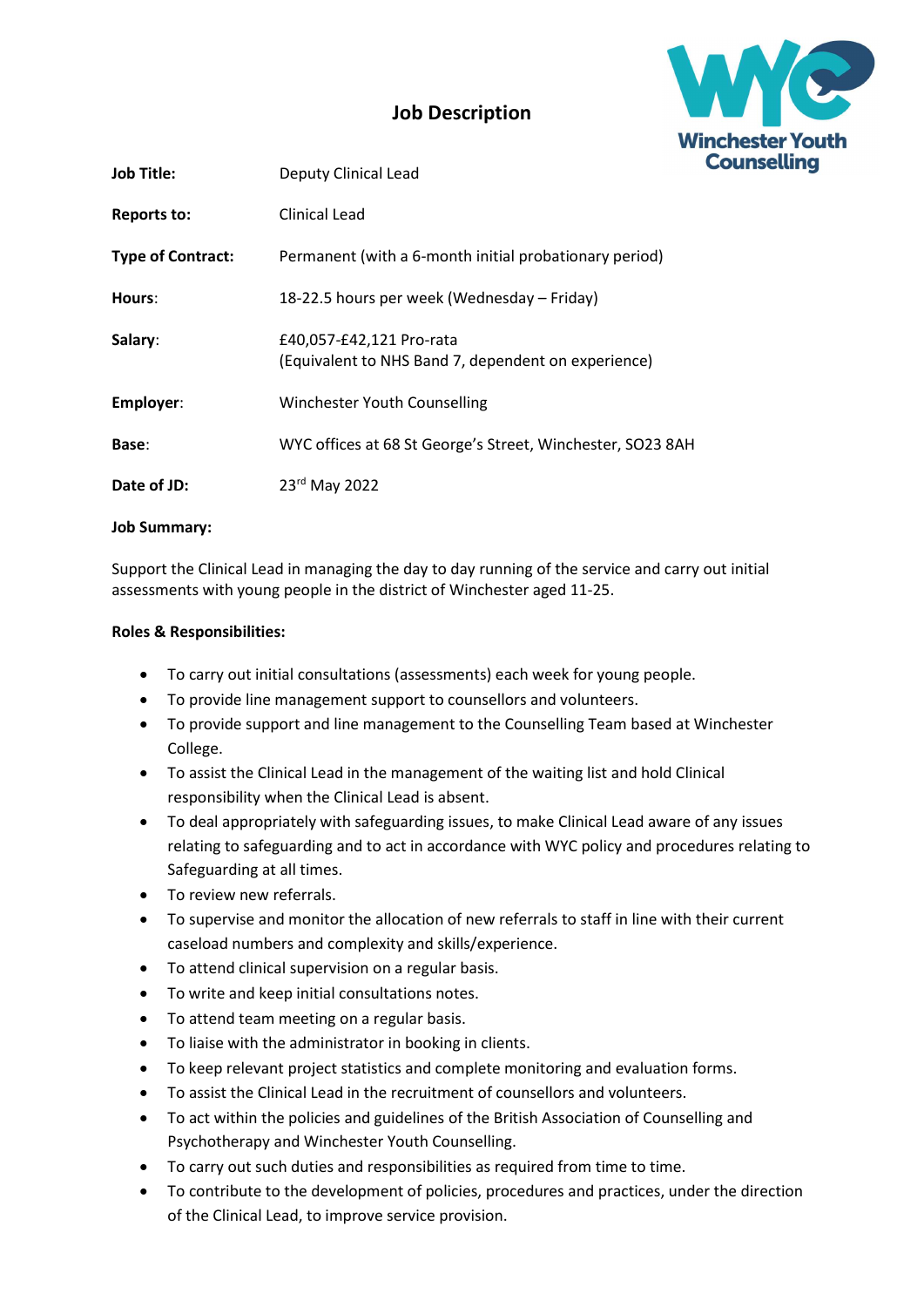To manage a small caseload of the more complex clients and assist the Clinical Lead with complex decisions relating to the mental health of a client, including decisions on Safeguarding.

## Key Working Relationships:

The post holder will be required to maintain constructive relationships with a broad range of internal and external stakeholders across Winchester. Key relationships will include:

- WYC Staff, Trustees and Volunteers
- Local businesses
- Winchester City Council<br>• Members of the public
- Members of the public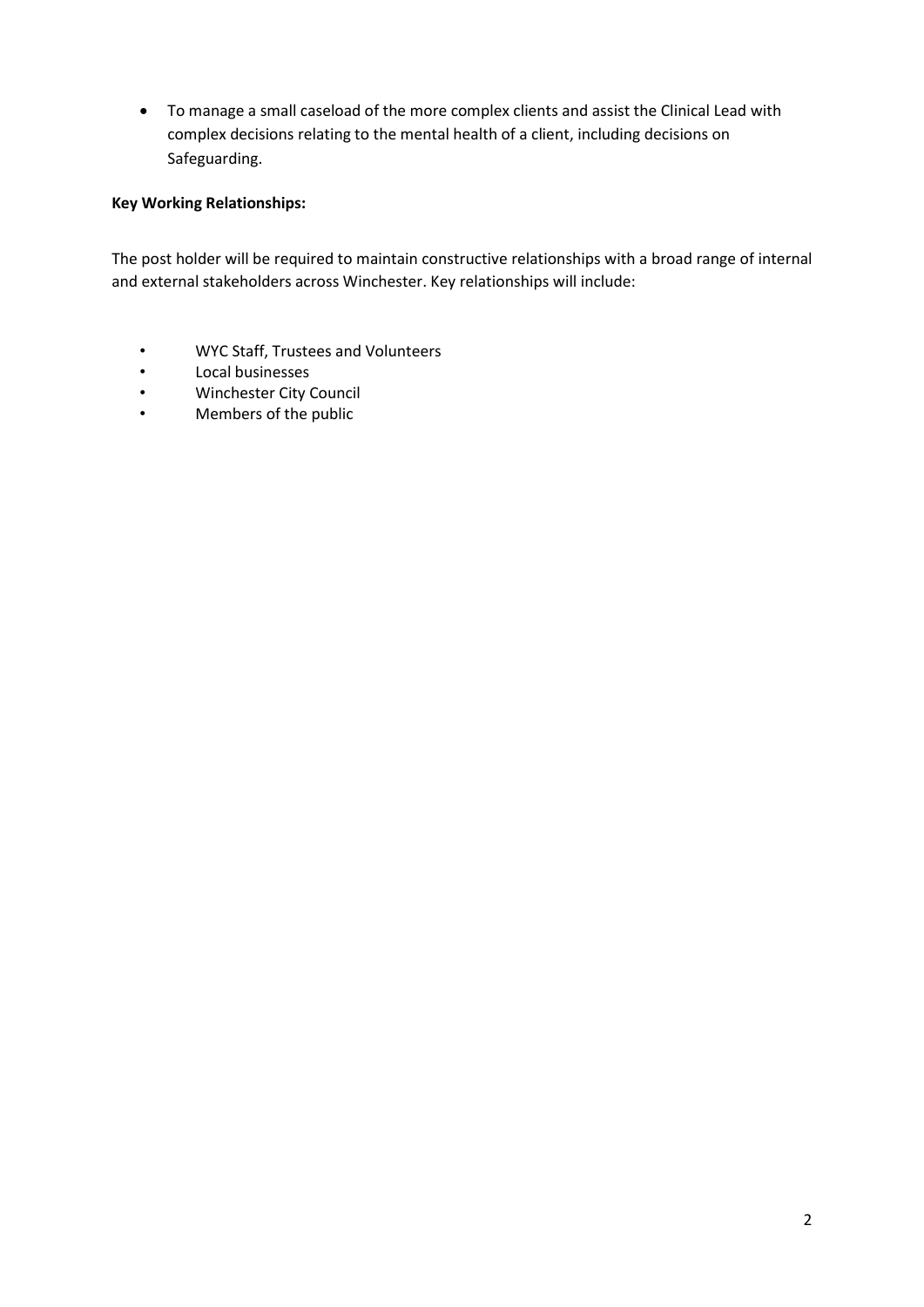| <b>Factors</b>    | <b>Description</b>                                                          | <b>Essential</b> | <b>Desirable</b> |
|-------------------|-----------------------------------------------------------------------------|------------------|------------------|
| Knowledge,        | Educated to BACP or equivalent recognised                                   |                  |                  |
| Training, and     | psychodynamic counselling diploma, Qualification                            | ✓                |                  |
| <b>Experience</b> | in Clinical Supervision.                                                    |                  |                  |
|                   | Have relevant clinical experience of minimum 3                              |                  |                  |
|                   | years of working with young people in various                               | $\checkmark$     |                  |
|                   | counselling settings.                                                       |                  |                  |
|                   |                                                                             |                  |                  |
|                   |                                                                             |                  |                  |
|                   |                                                                             |                  |                  |
|                   | Be BACP accredited (or equivalent) or working                               |                  |                  |
|                   | towards accreditation.                                                      | ✓                |                  |
|                   |                                                                             |                  |                  |
|                   | Working knowledge of Microsoft Office including                             | ✓                |                  |
|                   | Outlook, Word & Excel.                                                      |                  |                  |
|                   |                                                                             |                  |                  |
|                   | Excellent organisational skills.                                            | ✓                |                  |
|                   |                                                                             |                  |                  |
|                   | Understanding of Confidentiality and Data                                   | ✓                |                  |
|                   | Protection Act.                                                             |                  |                  |
|                   | Knowledge and understanding of the issues                                   |                  |                  |
|                   | involved in Safeguarding and attended necessary                             | $\checkmark$     |                  |
|                   | Safeguarding training.                                                      |                  |                  |
|                   | Understanding of working for a charity or third                             |                  |                  |
|                   | sector organisation.                                                        | ✓                |                  |
|                   |                                                                             |                  |                  |
|                   | Experienced in short term counselling as well as                            |                  |                  |
|                   | longer term counselling.                                                    |                  |                  |
|                   |                                                                             |                  |                  |
|                   | Knowledge of recruitment procedures for paid<br>counsellors and volunteers. |                  |                  |
|                   |                                                                             |                  |                  |
|                   | Management experience.                                                      |                  |                  |
| Communication     |                                                                             |                  |                  |
| <b>Skills</b>     | Clear communicator with excellent writing,                                  |                  |                  |
|                   | presentation, and telephone skills.                                         |                  |                  |
|                   | To have an ability to access and liaise with other                          |                  |                  |
|                   | professionals and their agencies.                                           |                  |                  |
|                   |                                                                             |                  |                  |